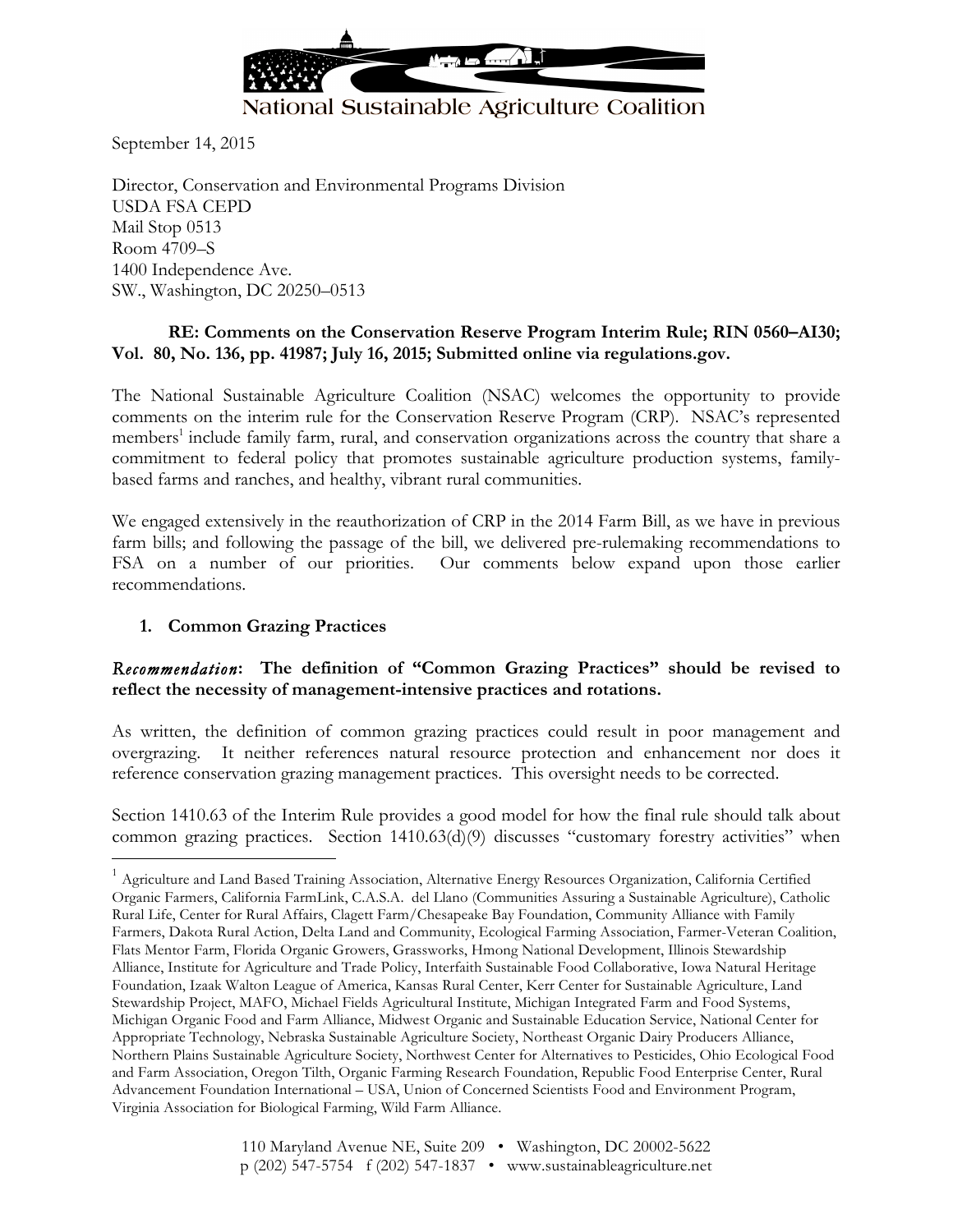enrolled land is established to tree and forestry uses. The rule states: "Such activities must be designed to promote forest health, enhance wildlife habitat, and improve general resource conditions of enrolled lands." The final rule should include similar language in the definition of common grazing practices.

We recommend revising the definition of common grazing practices as follows (new text underlined):

"*Common grazing practices* means grazing practices, including those related to forage and seed production, common to the area of the subject ranching or farming operation. Included are routine management activities, such as those associated with prescribed grazing or management-intensive rotational grazing, which are necessary to maintain and enhance the viability of forage or browse resources and related natural resources that are common to the locale of the subject ranching or farming operation."

# **2. Conservation plan**

### *Recommendation (A)***: The definition of "conservation plan" should be modified to not only "maintain" the health of grasslands, but to also** *enhance* **the health of grasslands.**

CRP practices and rotational and prescribed grazing can do more than prevent harm to grasslands; indeed, well-managed grazing systems will not only enhance and improve grassland resources, but also generate significant environmental co-benefits. For instance, a recent study by the United Nations Food and Agriculture Organization (FAO) estimated that "improved grazing management practices in grasslands could sequester about 409 million tonnes CO2-eq of carbon per year (or 111.5 million tonnes C per year over a 20-year time period), globally."2

Section 1410.63 of the Interim Rule provides a good model for how the final rule should talk about conservation planning. In discussing customary forestry activities for land that is established to tree and forestry uses, Section 1410.63(d)(9) states: "Such activities must be designed to *promote* forest health, *enhance* wildlife habitat, and *improve* general resource conditions of enrolled lands" (emphasis added). Like Section 1410.63, the final rule should explicitly encourage the enhancement of grassland resources in the definition of conservation plan.

We recommend revising the last sentence of the definition of conservation plan as follows (new text underlined):

"For grassland signup enrollments where grazing is occurring or is likely to occur, the conservation plan will contain provisions for common grazing practices and related activities consistent with achieving CRP purposes and maintaining and enhancing the health and viability of grassland resources."

 <sup>2</sup> Gerber, P.J., Steinfeld, H., Henderson, B., Mottet, A., Opio, C., Dijkman, J., Falcucci, A. & Tempio, G. 2013. Tackling climate change through livestock – A global assessment of emissions and mitigation opportunities. Food and Agriculture Organization of the United Nations (FAO), Rome. Available online at: http://www.fao.org/news/story/en/item/197623/icode/.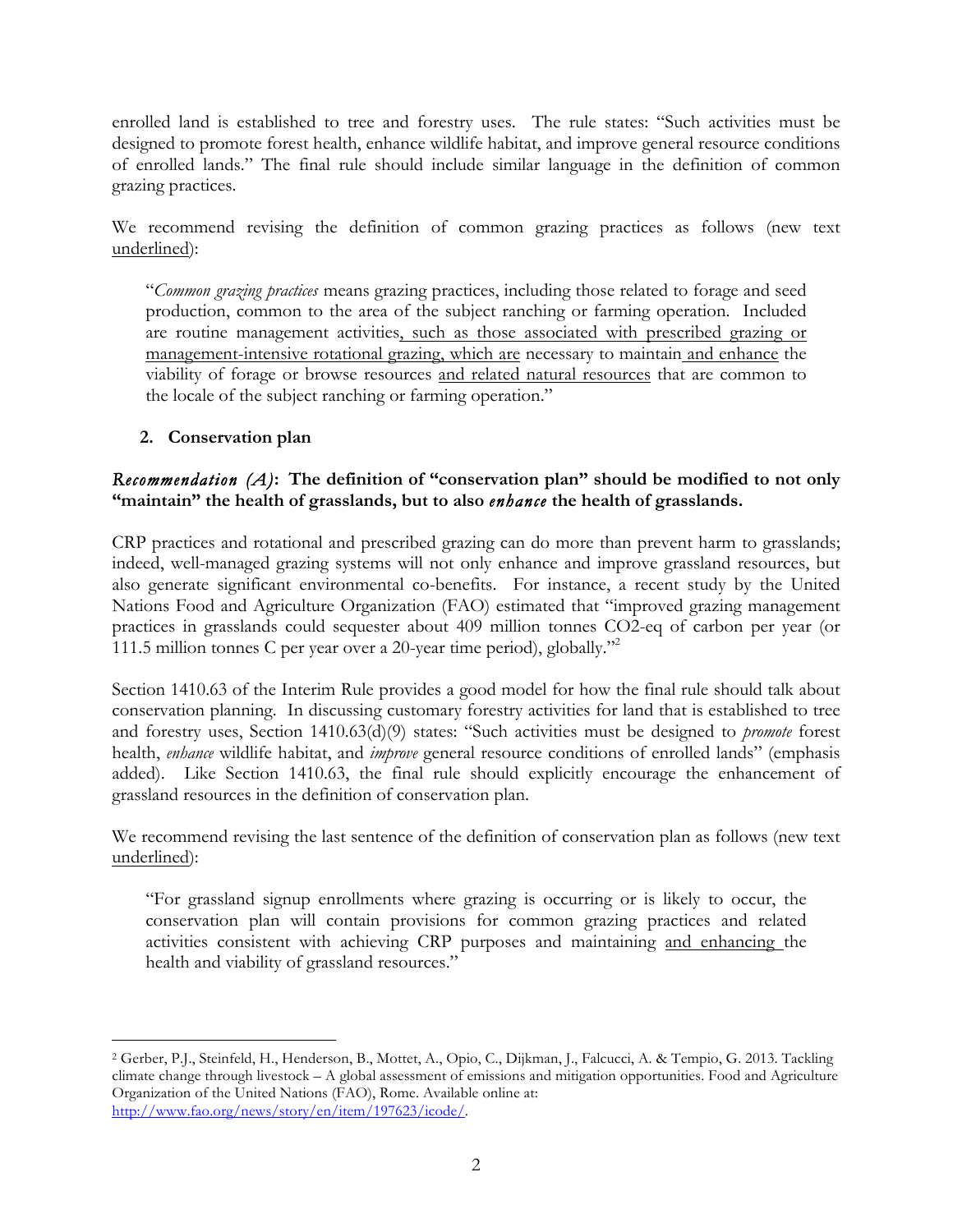#### *Recommendation (B)***: For grassland signup offers under Section 1410.31(e), add a proviso that requires the producer to agree to develop and implement a comprehensive conservation plan in coordination with the Natural Resources Conservation Service.**

According to NRCS, "planning to a Resource Management System (RMS) level is necessary to provide a minimum level of resource protection and to insure sustainability of the resource base." In contrast to narrower conservation plans, which may focus only on a single practice to address a single resource concern without regard for related resource concerns, RMS planning allows producers to consider a range of options for addressing multiple resource concerns over time.

The final rule should require RMS planning to help producers conserve and enhance grassland and related natural resources through the new grassland enrollment option. This is especially important during the initial years of the grassland option in order to demonstrate that the program will only support well-managed grazing systems.

The RMS planning requirement has another major benefit. There is a very high likelihood the agency will be overwhelmed with applications for the grassland option. Two million acres is miniscule relative to the number of acres eligible for the program. By requiring a comprehensive conservation plan, the agency can help target enrollment to the most beneficial offers. We realize this will take additional technical assistance dollars to accomplish, but allocating more for TA will result in getting far more bang for the buck from the new program option.

Section 1410.31(e) of the Interim Rule details additional eligibility requirements for producers seeking to enroll grasslands in CRP through the newly created working grasslands option. This list of conditions should include the following requirement:

"The producer agrees to work with the Natural Resources Conservation Service to develop and implement a comprehensive conservation plan that describes the schedule of operations and activities that address identified resource concerns to the Resource Management System level."

# **3. Ranking Grassland Signup Offers**

#### *Recommendation***: Prioritize expiring CRP acres, native grasslands, and beginning and socially disadvantaged farmers when ranking grassland signup offers.**

Within the new grasslands language, the 2014 Farm Bill authorizes the Secretary to prioritize land with expiring CRP contracts. Over the next five years, nearly 8 million acres will expire from CRP; another 4.5 million acres are set to expire in 2020. We believe strongly in the goal of keeping these environmentally sensitive acres in resource-conserving cover, and we therefore urge you to target grassland enrollments to expiring CRP acres.

Few areas of native prairie remain in the U.S.; and conversion pressures, including development and crop production, threaten many of the areas that do. We therefore urge you to prioritize enrollment of native prairie acres over introduced grasses.

The combination of the two – expiring CRP land and native prairie – might well result in enough interest to completely use the 2 million acres available. If not, we believe the next priority would be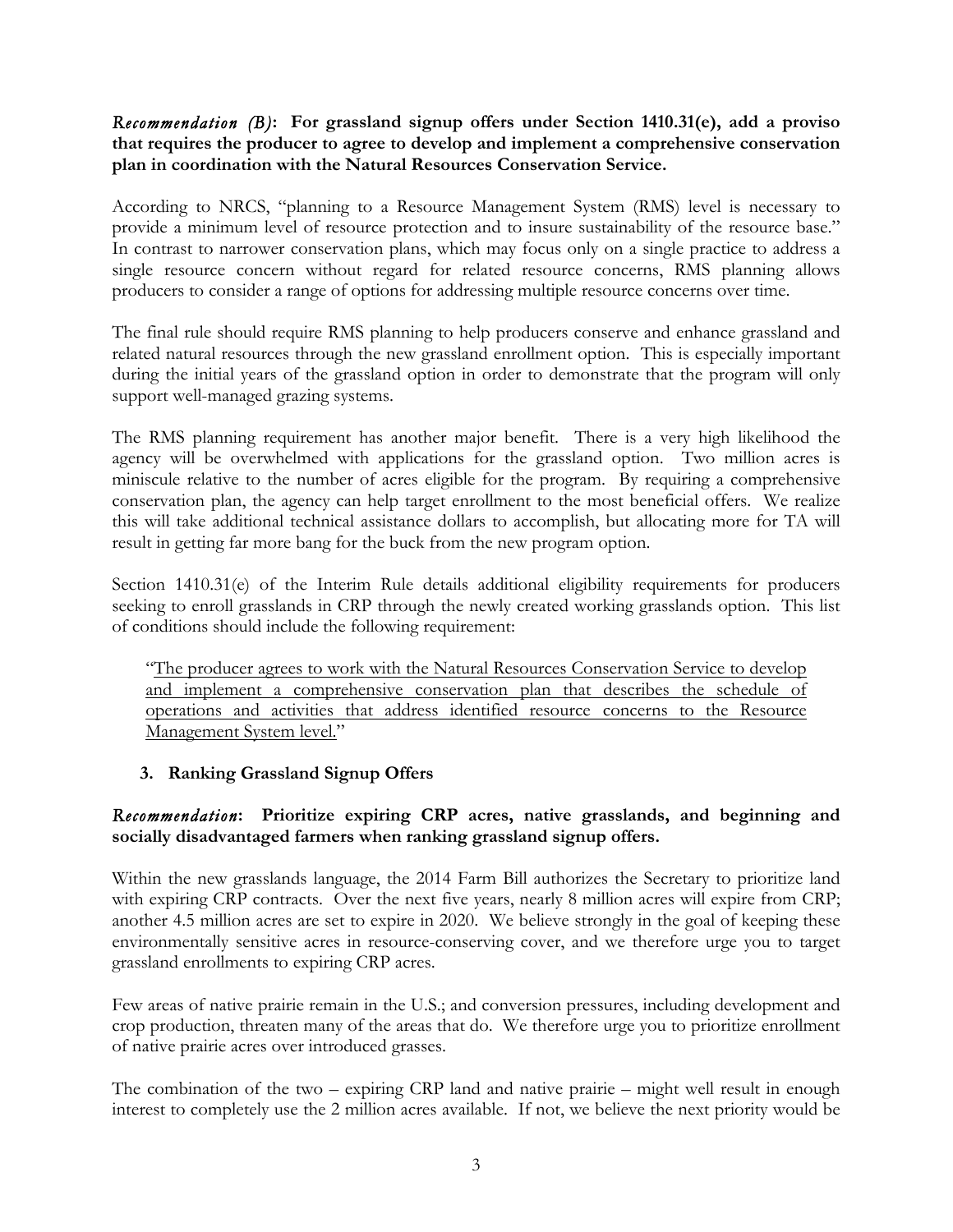from applicants who promise to re-vegetate and work toward restoring native prairie according to NRCS specifications.

In addition to targeting expiring CRP and native grassland acres, FSA should prioritize applications from beginning and socially disadvantaged farmers and ranchers who are seeking to own and operate grazing operations. In addition to furthering the Secretary's objective to increase the number of beginning farmers, this preference also has an important conservation benefit. Establishing new farmers on such lands with long-term conservation objectives ensures the public and the taxpayer of environmental benefits for decades to come and not just for the short-term.

# **4. Final Year of Contract**

Section 1410.32(h) allows CRP participants in the final year of their CRP contract to enroll contract land in the Conservation Stewardship Program (CSP) so long as the conservation measures that are conducted under CSP "are not in violation of the approved CRP conservation plan and are otherwise consistent with this part, as determined by the Deputy Administrator."

We strongly support the intent of this change, which we helped secure in the new farm bill. However, the requirement that CSP activities comply with an approved CRP conservation plan is a problematic and unnecessarily narrow application of the statute. CSP conservation activities are known as "enhancements." Enhancements are unique to CSP and are intended to help producers go above and beyond basic levels of stewardship. Therefore, any producer who is adopting CSP enhancements in the final year of their CRP contract will by definition be in violation of their CRP conservation plan, which do not include CSP enhancements.

In contrast to section 1410.32(h)(2) of the Interim Rule, the 2014 Farm Bill simply says that finalyear enrollment in CSP is allowed so long as "the activity required under the conservation stewardship program pursuant to such enrollment is consistent with this subchapter."

We strongly support the intent of section 1410.32(h), but believe as written it will effectively negate the farm bill's new final year option. We therefore urge the following fix to the discretionary language that renders the provision unworkable (new text underlined, proposed deletions in strike through):

"The land management and conservation practice measures that are conducted under the Conservation Stewardship Program are not in violation of the approved CRP conservation plan and are otherwise consistent with this part and with the purposes of the CRP, as determined by the Deputy Administrator."

# **5. Management-Intensive Rotational Grazing for Grassland Enhancement**

# *Recommendation***: Add management-intensive rotational grazing to the list of permitted practices under Section 1410.63(e) for grassland enrollments.**

Rotational grazing is a management system through which farmers and ranchers move livestock from paddock to paddock to prevent overgrazing and allow time for plants to regenerate. Rotational grazing increases forage quality, limits soil erosion, controls the spread of manure as fertilizer, and enhances plant root systems, thereby increasing soil quality, water infiltration, and